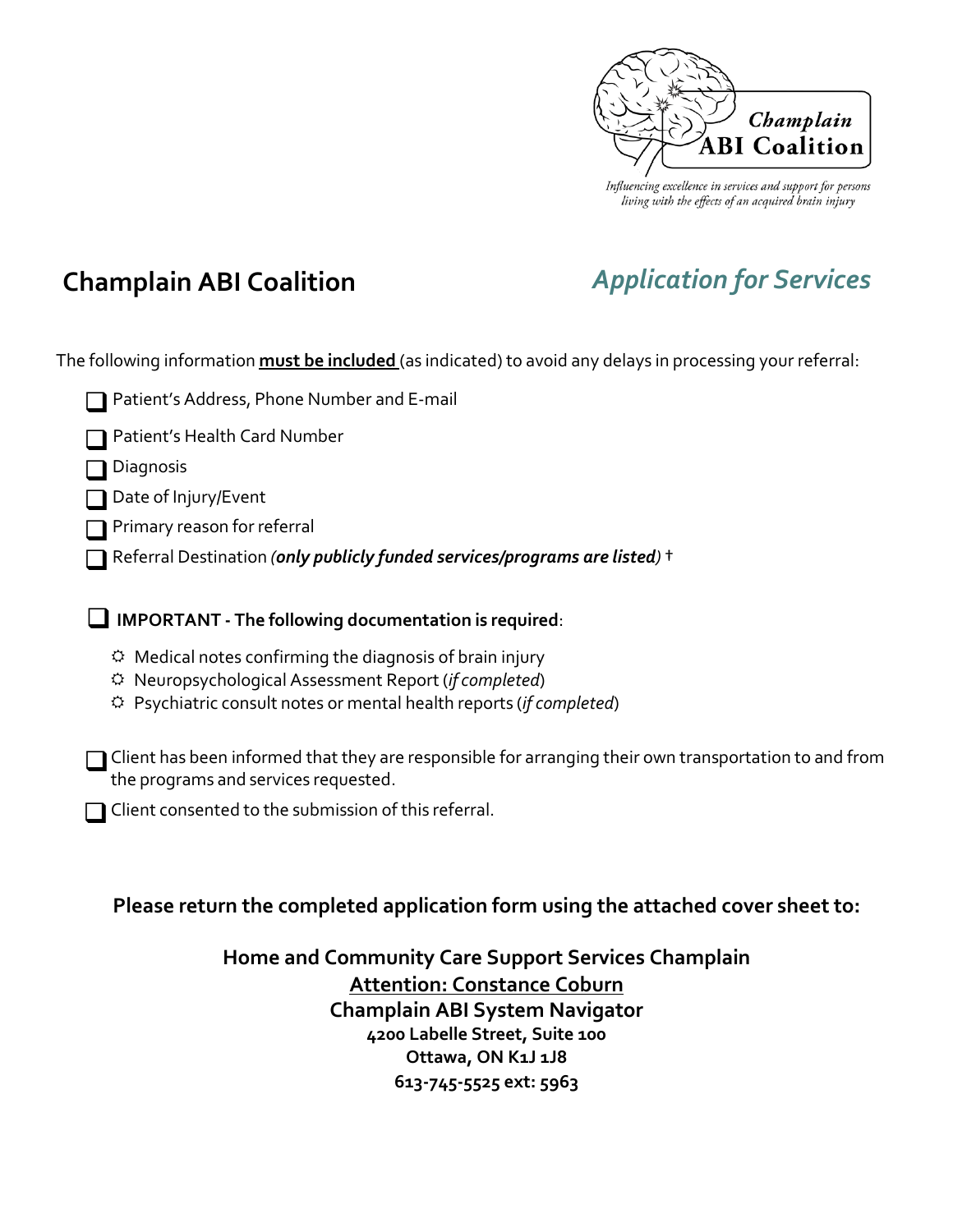

Influencing excellence in services and support for persons living with the effects of an acquired brain injury

| ۰                 |
|-------------------|
| ٠<br>٠<br>I<br>__ |

| To                                     | Constance Coburn, Champlain ABI System Navigator   |  |  |
|----------------------------------------|----------------------------------------------------|--|--|
| Organization                           | Home and Community Care Support Services Champlain |  |  |
| <b>Fax Number</b>                      | 613-745-6984 OR 1-855-450-8569                     |  |  |
| Date                                   |                                                    |  |  |
| Subject                                | <b>ABI Application for Services</b>                |  |  |
| From                                   |                                                    |  |  |
| Number of page(s)<br>(including cover) |                                                    |  |  |

Comments/Commentaires :

The information contained in this communication is private and confidential, intended only for the named recipient(s). If received in error, please notify the sender by telephone immediately and keep the information in a secure manner until further direction is given by the sender. Do not *copy the information or disclose it to any other person.*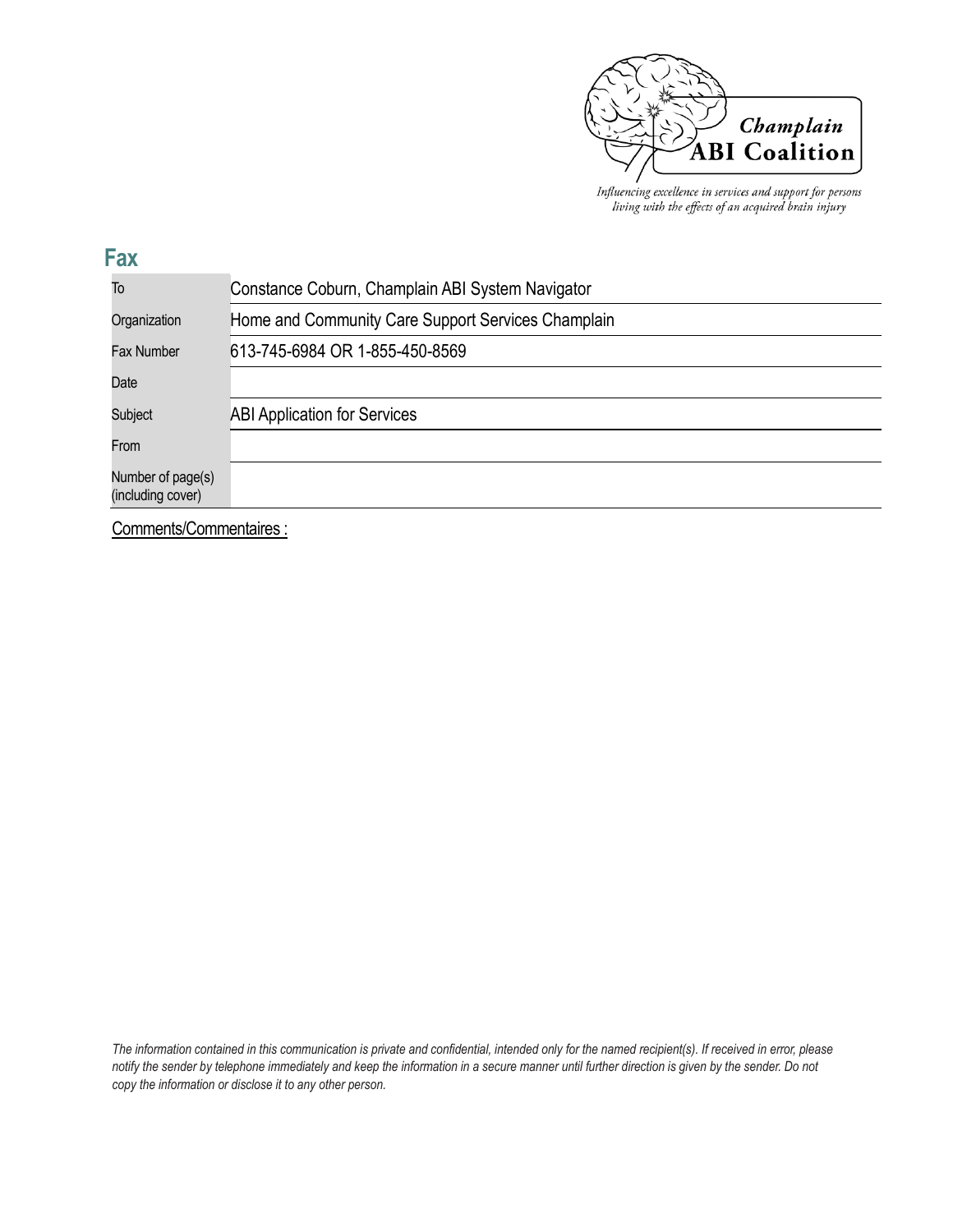**MUST include all relevant brain injury medical and consult reports** *The referral will be returned if the above is not included.*

|                                    | Client's E-mail: <u>Andrea Client and Client and Client</u> and Client's E-mail: <b>Client's E-mail:</b>                         |                                                                                                                                                                                                                                                                                                                                                                                                                         |  |
|------------------------------------|----------------------------------------------------------------------------------------------------------------------------------|-------------------------------------------------------------------------------------------------------------------------------------------------------------------------------------------------------------------------------------------------------------------------------------------------------------------------------------------------------------------------------------------------------------------------|--|
|                                    |                                                                                                                                  | $\Box$ male $\Box$ female<br><u> 1980 - Andrea Andrew Maria (h. 1980).</u>                                                                                                                                                                                                                                                                                                                                              |  |
| surname                            |                                                                                                                                  | given name(s)                                                                                                                                                                                                                                                                                                                                                                                                           |  |
|                                    |                                                                                                                                  | <b>Version:</b> $\frac{1}{\frac{1}{\text{f any}}}$ Date of Birth: $\frac{1}{\text{year}}$<br>day                                                                                                                                                                                                                                                                                                                        |  |
|                                    |                                                                                                                                  | □ Concussion/mTBI<br>Was this injury/event work-related? $\square$ yes                                                                                                                                                                                                                                                                                                                                                  |  |
| Nature/Type of<br>Injury/Event:    | day<br>month<br>year<br>$\square$ mvc                                                                                            |                                                                                                                                                                                                                                                                                                                                                                                                                         |  |
| <b>Services/Support Requested:</b> | □Community Services / Outreach<br><b>□Adjustment Group</b><br>□Day Program □ City of Ottawa Day Program □ Anger Management Group | □Residential                                                                                                                                                                                                                                                                                                                                                                                                            |  |
|                                    |                                                                                                                                  | <b>Home Living Situation:</b>                                                                                                                                                                                                                                                                                                                                                                                           |  |
|                                    | <u> 1989 - Johann Stoff, amerikansk politiker (d. 1989)</u>                                                                      | $\square$ alone<br><b>Accommodation:</b> $\square$ homeless $\square$ at risk of homelessness<br>$\Box$ house $\Box$ apartment building $\Box$ supportive house<br>□ board & care □ other <u>____________________________</u>                                                                                                                                                                                           |  |
| Primary Tel Number: (              |                                                                                                                                  | Alternate contact person & phone number:                                                                                                                                                                                                                                                                                                                                                                                |  |
| Alternate Tel Number: (            |                                                                                                                                  | Relationship to Patient: SDM O POA O Spouse O<br>Marital Status: Marital Status: Marital Status: Marital Status: Marital Status: Marital Status: Marital Status                                                                                                                                                                                                                                                         |  |
|                                    | Champlain regional ABI roommate registry:                                                                                        |                                                                                                                                                                                                                                                                                                                                                                                                                         |  |
|                                    | contact. Your name can be removed from this list at any time by contacting the ABI navigator.                                    | Please check this box if you would like your name to be added to the Champlain regional ABI roommate registry. By checking this box,<br>you are providing consent for your background information to be shared with others seeking a roommate, and you will have access to<br>the registry for your review. Your name and contact information will remain anonymous until you/other find a match and agree to establish |  |
|                                    |                                                                                                                                  | Yes, I provide consent to including my background information on the roommate registry.                                                                                                                                                                                                                                                                                                                                 |  |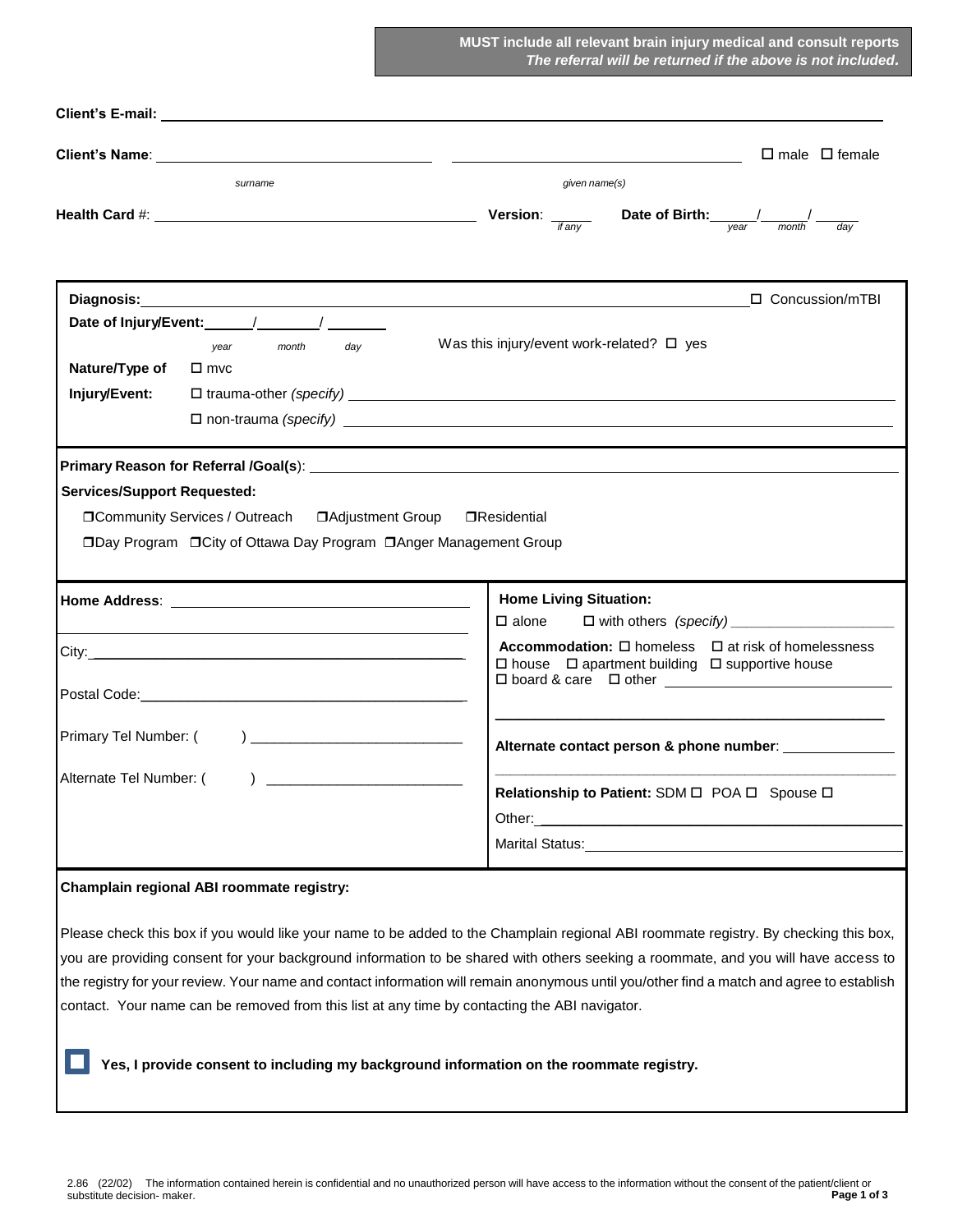| Client's Name: William Client's Name:                                                                                                                                                                                                                                                                                                                                                                       | Health Card No: Note that the state of the state of the state of the state of the state of the state of the state of the state of the state of the state of the state of the state of the state of the state of the state of t | VC:                                                        |
|-------------------------------------------------------------------------------------------------------------------------------------------------------------------------------------------------------------------------------------------------------------------------------------------------------------------------------------------------------------------------------------------------------------|--------------------------------------------------------------------------------------------------------------------------------------------------------------------------------------------------------------------------------|------------------------------------------------------------|
|                                                                                                                                                                                                                                                                                                                                                                                                             | Tel: (<br>Fax: (                                                                                                                                                                                                               | <u> 1989 - Johann Barbara, martxa alemaniar amerikan a</u> |
|                                                                                                                                                                                                                                                                                                                                                                                                             |                                                                                                                                                                                                                                |                                                            |
| Referral Source: Contact name/position:                                                                                                                                                                                                                                                                                                                                                                     | Phone: (                                                                                                                                                                                                                       |                                                            |
| Organization:                                                                                                                                                                                                                                                                                                                                                                                               | Pager/email: (                                                                                                                                                                                                                 |                                                            |
|                                                                                                                                                                                                                                                                                                                                                                                                             |                                                                                                                                                                                                                                |                                                            |
|                                                                                                                                                                                                                                                                                                                                                                                                             |                                                                                                                                                                                                                                |                                                            |
| <b>MEDICAL INFORMATION</b>                                                                                                                                                                                                                                                                                                                                                                                  |                                                                                                                                                                                                                                |                                                            |
| Pre-Injury History of Substance Abuse: □ yes □ no □ history not available Status on admission: ________________<br>Current Substance Abuse: □ yes □ no □ not known Substance Abuse Treatment Recommended: □ yes □ no                                                                                                                                                                                        |                                                                                                                                                                                                                                |                                                            |
| <b>Allergies</b>                                                                                                                                                                                                                                                                                                                                                                                            |                                                                                                                                                                                                                                |                                                            |
| Seizures: Dyes Dno Dates:                                                                                                                                                                                                                                                                                                                                                                                   |                                                                                                                                                                                                                                |                                                            |
| <b>SERVICE INFORMATION</b><br><b>O CONSULT NOTES ATTACHED</b>                                                                                                                                                                                                                                                                                                                                               |                                                                                                                                                                                                                                |                                                            |
| TREATMENT HISTORY INCLUDING CURRENT SERVICES                                                                                                                                                                                                                                                                                                                                                                |                                                                                                                                                                                                                                |                                                            |
| Program/Facility/Physician/Therapies                                                                                                                                                                                                                                                                                                                                                                        | Dates Involved (year/month/day)                                                                                                                                                                                                | <b>Contact Name and Number</b>                             |
|                                                                                                                                                                                                                                                                                                                                                                                                             |                                                                                                                                                                                                                                |                                                            |
| TRANSPORTATION: (Please note: For most programs there are no transportation resources available)<br>Client will be travelling: $\Box$ Independently $\Box$ With Assistance<br>Para-Trans: □ yes □ no Para #: 100 Para 2000 Para 2000 Para #: 2000 Para #: 2000 Para #: 2000 Para #: 2000 Para #: 2000 Para #: 2000 Para #: 2000 Para #: 2000 Para #: 2000 Para #: 2000 Para #: 2000 Para #: 2000 Para #: 20 |                                                                                                                                                                                                                                |                                                            |
|                                                                                                                                                                                                                                                                                                                                                                                                             |                                                                                                                                                                                                                                |                                                            |
| <b>SOCIAL INFORMATION</b>                                                                                                                                                                                                                                                                                                                                                                                   |                                                                                                                                                                                                                                |                                                            |
| <b>FINANCIAL INFORMATION:</b><br>Source:<br>WSIB O CPP O Auto Insurance O Ontario Works O ODSP O EI O OAS O STD O LTD<br>□<br>□                                                                                                                                                                                                                                                                             |                                                                                                                                                                                                                                |                                                            |